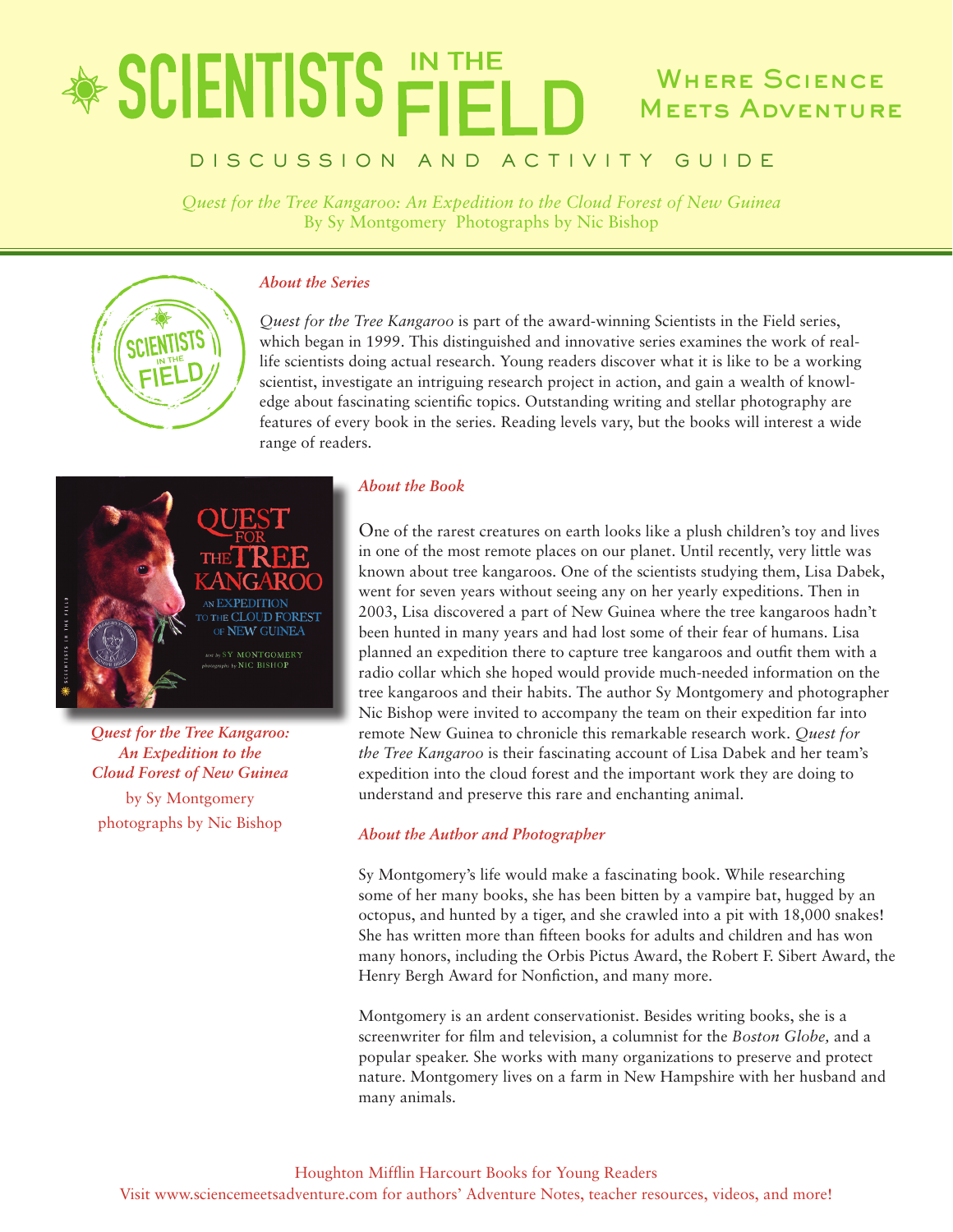## DISCUSSION AND ACTIVITY GUIDE Quest for the Tree Kangaroo: An Expedition to the Cloud Forest of New Guinea

By Sy Montgomery Photographs by Nic Bishop

Nic Bishop is the photographer for *Quest for the Tree Kangaroo.* He is also the author of more than sixty books and holds a PhD in biology from Canterbury University. Nic's parents were biologists too, and because of their jobs, Nic grew up in Bangladesh, the Sudan, and Papua New Guinea. He started taking pictures as a child with his sister's Brownie camera and he has been taking pictures of animals and the wild and remote places they live ever since. Nic and his wife moved to the Kalamazoo, Michigan, in 1994. Nic has won many awards for his books, including a Robert F. Sibert Medal (and three Honor Awards), the Orbis Pictus Award, and the Boston Globe-Horn Book Award.

## *Pre-Reading Activity:*

Students may have fun reading a Dr. Seuss book such as *If I Ran the Zoo,* since Dr. Seuss is mentioned by Lisa Dabek on page 7.

With classmates select several favorite animals. Combine favorite features from each animal to create an extremely lovable creature. Write a description of your new animal and give it a common name. Design a habitat for your composite creature that would be something, say, found in the elvish country in Tolkien's *Lord of the Rings.* Use other students' animals to create companions for your creature. As a class, invent a food chain with these animals.

Now watch this National Geographic video on tree kangaroos "Adorable Tree Kangaroos Fitted with Tiny Video Cameras": www.youtube.com/watch?v=5WAiBl\_ b2cE. Finally do a picture walk through the book. Compare your creature and your habitat to the video and the pictures found in the book.

### *Discussion Questions*

Think about why some states regulate hunting, such as the deer hunting regulations in Michigan and other states, for example. What is the age and sex of deer that are especially targeted for these hunts and why?

On an island that has a history of cannibalism, is there a scale for deciding whether it is acceptable to hunt and eat deer or tree kangaroos? Are there ethical considerations that we must consider before granting approval to any sort of hunting or animal consumption?

Yawit, an elder among the people of Yawan, used to kill as many as ten tree kangaroos a day. He claims to have killed thousands. The Yawan people loved the taste of tree kangaroo. Now he and his people eat chicken quite happily. Yawit says, "I am bound by two laws, one by the church, and one by conservation" (p. 26). How do people change long-standing traditions and habits? How would we begin to change eating habits in this country so that we no longer consume something popular, such as hamburgers?

The research team had to live three weeks without cell phones, social media, Internet, television, radio, or any other communication device. Do you think you could do that?

Lisa Dabek was told all through school that her allergies and asthma would prevent her from doing the work she does today. Yet here she is in charge of the efforts to save tree kangaroos. Why? What obstacles are in your way when you envision your dream career? If some adults discouraged your dreams for a future career, how might you prove them wrong?

### *Applying and Extending Our Knowledge*

On page 22, "Marsupial Mania" states that marsupials are a special type of mammal.

• Research what factors make marsupials different from other mammals.

Create a picture glossary, as we read through this book, of the animals (and, if you're adventurous, plants too) that are mentioned.

- Indicate which ones are found only in New Guinea; map the locations where others are found.
- Include scientific name, common name, range, animal description, habitat description, diet, and any noteworthy facts (about behavior or endangered status, etc.).
- Group animals by families and then alphabetically by scientific name.
- •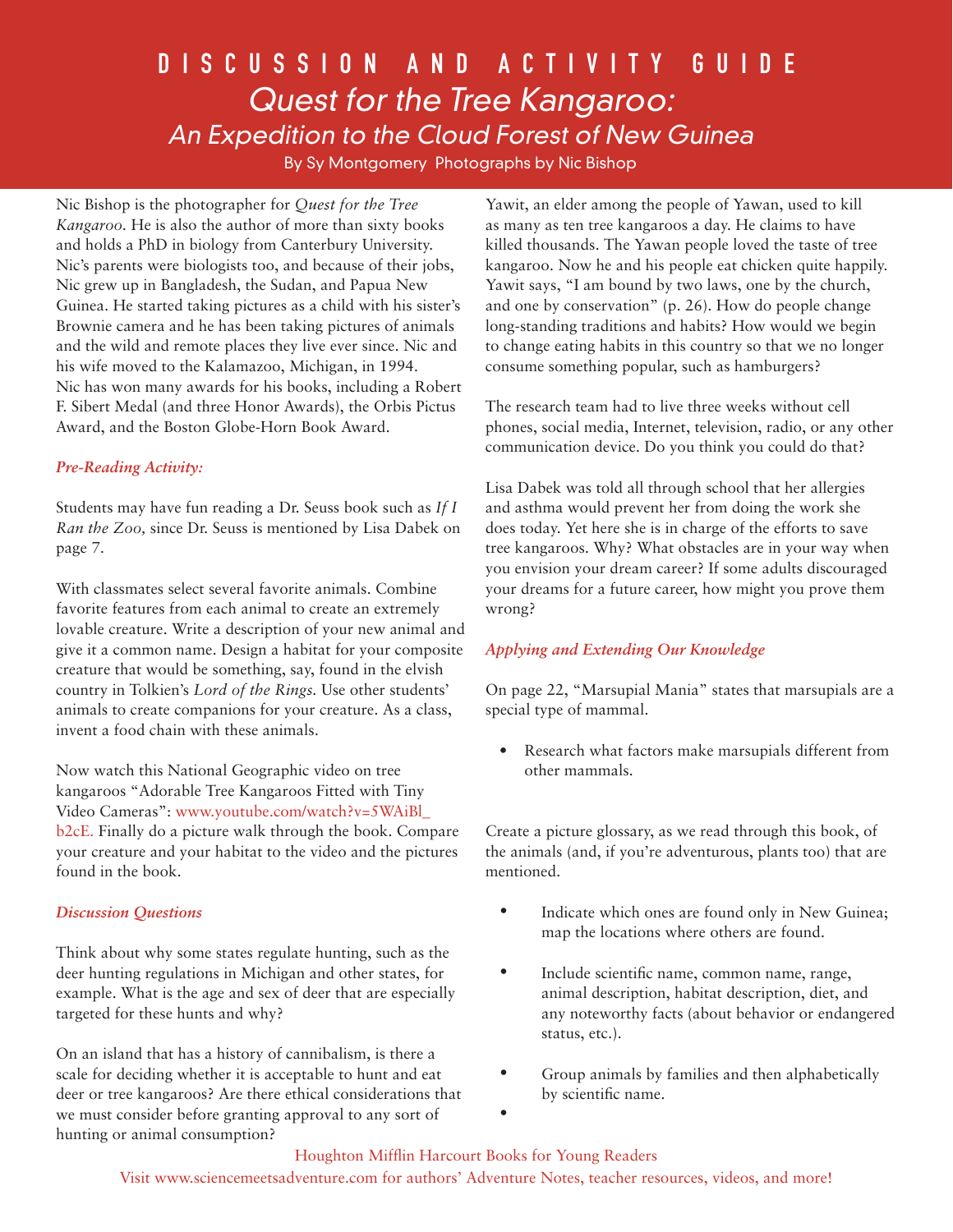## DISCUSSION AND ACTIVITY GUIDE Quest for the Tree Kangaroo: An Expedition to the Cloud Forest of New Guinea

By Sy Montgomery Photographs by Nic Bishop

#### Common Core Connections

CCSS.ELA-Literacy.RI.6.7 Integrate information presented in different media or formats (e.g., visually, quantitatively) as well as in words to develop a coherent understanding of a topic or issue.

CCSS.ELA-Literacy.RH.6-8.7 Integrate visual information (e.g., in charts, graphs, photographs, videos, or maps) with other information in print and digital texts.

CCSS.ELA-Literacy.SL.6.2 Interpret information presented in diverse media and formats (e.g., visually, quantitatively, orally) and explain how it contributes to a topic, text, or issue under study.

#### CCSS.ELA-Literacy.RST.6-8.1 Cite specific textual evidence to support analysis of science and technical texts.

Montgomery is compelled to share information about the team. In the section entitled "The Adventure Begins" (p. 14) she provides information about each member of the team.

- Make a class book modeled after these descriptions forecasting what each class member would offer to a scientific team. This is a venture into speculative nonfiction—the goal is to honestly envision ourselves as scientists (regardless of whether or not that is our current career goal). List skills that we have or see ourselves developing that would be of use to the team.
- Encourage students who do have an existing science passion to adapt their biographical entry to fit a project related to their current interest.

#### Common Core Connections

CCSS.ELA-Literacy.W.7.2 Write informative/explanatory texts to examine a topic and convey ideas, concepts, and information through the selection, organization, and analysis of relevant content.

CCSS.ELA-Literacy.W.7.2d Use precise language and domainspecific vocabulary to inform about or explain the topic.

CCSS.ELA-Literacy.WHST.6-8.1 Write arguments focused on discipline-specific content.

Students often confuse rain forests with cloud forests.

- Have students present an online presentation (or use Power Point or posters) comparing and contrasting the differences and similarities between rain forests and cloud forests.
- Students should focus their presentation on why people are likely to confuse these two habitats by showing visuals or graphics that clearly define the two habitats.

#### Common Core Connection

CCSS.ELA-Literacy.RH.6-8.7 Integrate visual information (e.g., in charts, graphs, photographs, videos, or maps) with other information in print and digital texts.

On page 31, Joshua explains that his song and dance describes the team approach to searching for tree kangaroos. He states that the song and dance are about respecting the forest and working together.

• Encourage students to find music and create a dance that evokes this statement. Students should be prepared to justify their music and dance movements.

Dabek has five pieces of advice for future scientists on page 74. Her advice is general.

- What specific advice would you give to yourself? Make your own list of five items for accomplishing career goals.
- Do this activity also in groups. Have the group select an animal to protect and then generate a list of five starting steps to follow that will maximize the chances for success.